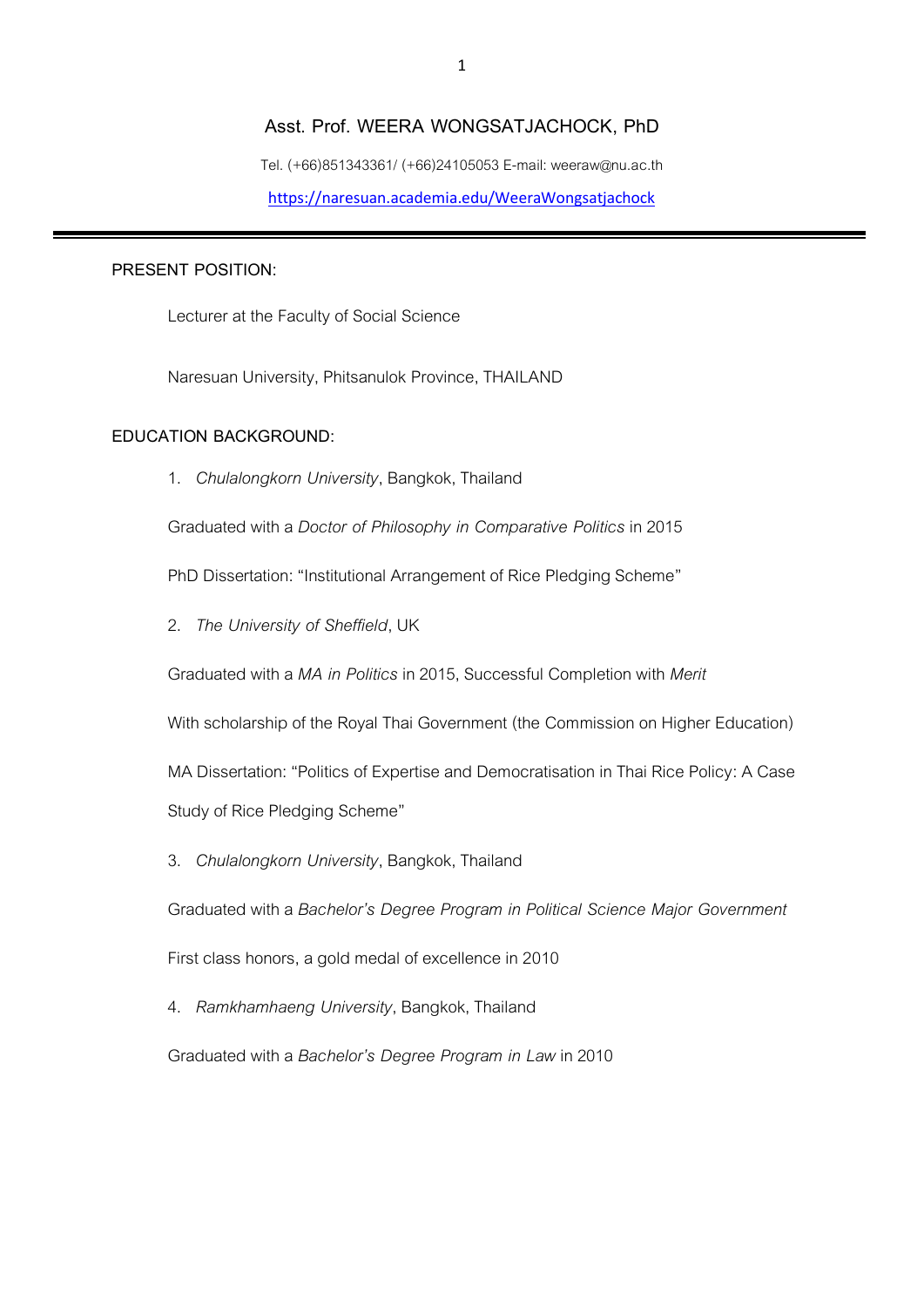- Wongsatjachock, Weera (2019) *Political Participation in the New Democracies: Political Institutionalization in Cases of Participation in the Constitutions of Colombia, Turkey, Moldova, and Lesson-drawing for Thailand*. Bangkok: King Prajadhipok Institute.
- Wongsatjachock, Weera, Supa Yaimuang, Maneerat Mitprasat, Keadtisaky Y. (2018) *Peasants and Changes*, Bangkok: TRF.
- Wongsatjachock, Weera. 2018. "Empowered Participatory Governance and Roles of Quasijudicial Bodies: Case Studies of Comparative Constitutions between Colombia, Turkey and Moldova" *NACC Journal*, Vol. 11 No.2, pp.80-107.
- Wongsatjachock, Weera. 2018. " Book Review: The Peasant in Postsocialist China: History, Politics, and Capitalism" *Burapha Journal of Political Economy*. Vol. 6, No. 1, pp. 158-163.
- Wongsatjachock, Weera. 2017. "A Contemporary Survey on Political Economy Approaches to Resilience of Thai Peasants and Developing Research Questions for the Future" *Burapha Journal of Political Economy*. Vol. 5, No.1, pp. 22-52.
- Wongsatjachock, Weera and Kampanarty Benjanavee. 2017 "Participation in National Strategy and Constitutional Reform: Lessons from Colombia and Moldova for Drafting a 20 year Thai National Strategy", *Thai Democracy: New Challenges, Ideal, Real, and Future.* Bangkok: King Prajadhipok's Institute, pp. 267-287. (in Thai with English abstract)
- Wongsatjachock, Weera. 2016. "Food Security and Food Sovereignty: An Approach to Food Politics in the 21<sup>st</sup> Century", *Sukhothai Thammathirat Political Science Journal*, Vol. 1, No. 2. Pp. 77-104. (in Thai with English abstract)
- Tangsupvattana, Ake and Weera Wongsatjachock. 2016. " Road, Small Canal, Local and International Development and Impacts upon Community's Way of Life" *Journal of Social Science*. Vol. 46, No.2. Pp. 85-108. (in Thai with English abstract)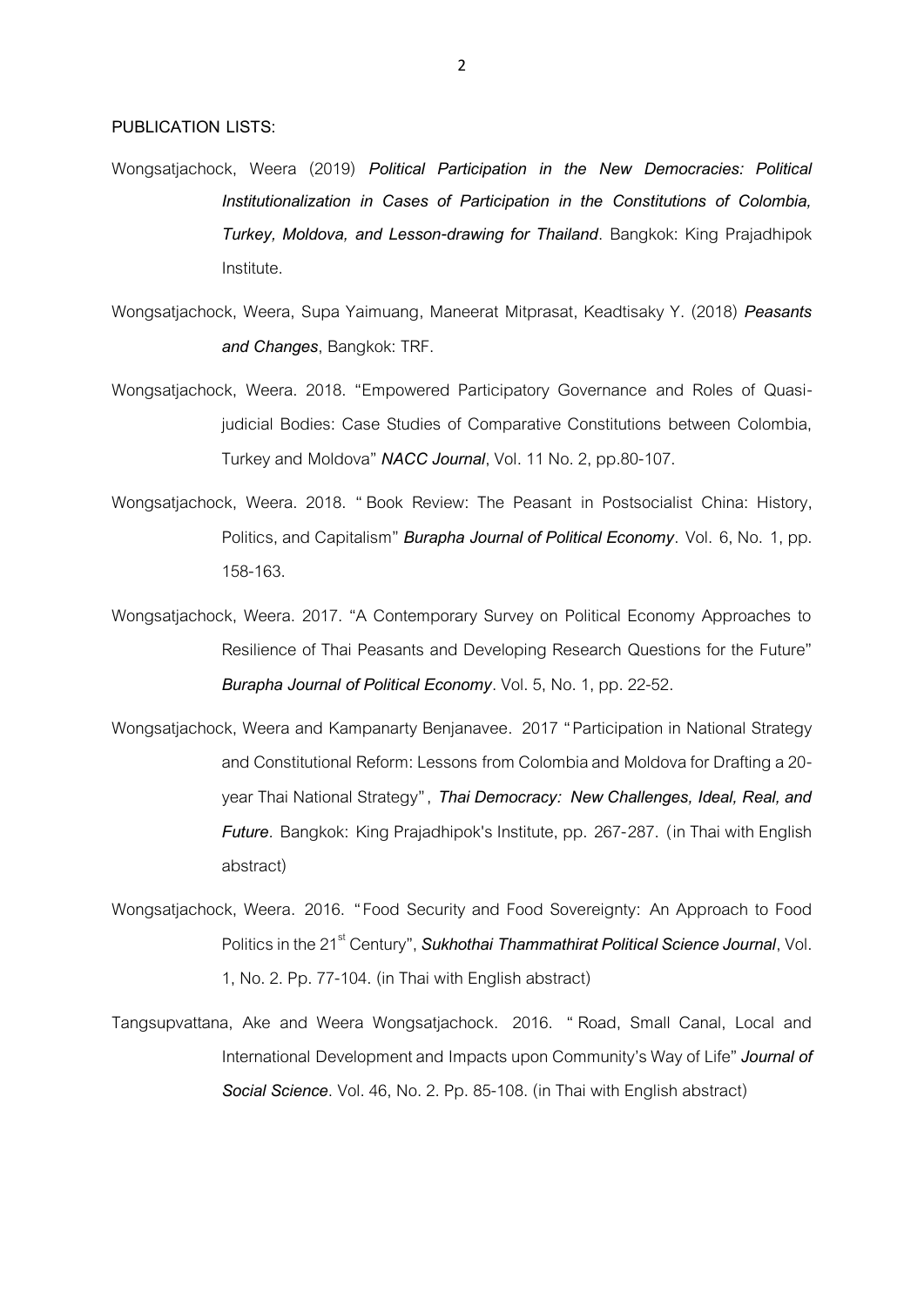- Wongsatiachock, Weera. 2016. "Juridification and the Relation of Politics and Law: An Approach to Expansions of Law in Political Studies", *Journal of Politics, Administration, and Law*, Vol. 8 No. 3, pp. 137-167. (in Thai with English abstract)
- Wongsatjachock, Weera. 2016. "Why aren' t There any Theories of Political Economy Based on the Academic Foundation of the Third World? Hegemony and Academic Discrimination of Eurocentric Knowledge" *Journal of Social Science*. Vol. 46, No. 1. Pp. 103-116. (in Thai with English abstract)
- Wongsatjachock, Weera. 2016. "Concentration and Centralisation of Competitiveness: A Case Study of the Global Trade of Agriculture-Food System". *Burapha Journal of Political Economy*. Vol. 4, No.2, pp. 25-50(in English).
- Wongsatjachock, Weera, et. al. 2016. "Literature Review and Developing Research Question for Change and Adaptation of Thai Farmers under the Change of Rice Market" , *Proceedings of The 4th National Rice Conference: Researches for the Changes of the World*, Centra Government Complex, Chaeng Watthana, Bangkok, pp. 157- 160 (in Thai)
- Wongsatjachock, Weera. 2016. "Graham T. Allison's Three Dimensions of Decision-Making Revisited: A Case Study of Rice Price Policy in Thailand" *Proceedings of The 5th Burapha University International Conference 2016,* Chonburi, pp. 513-529 ( in English).
- Thabchumpon, Naruemon, Jakkrit Sangkhamanee, Carl Middleton, and Weera Wongsatjachock. 2015. "Monopolization Strengthens: Thailand's Asian Democracy Index in 2015" *ASIAN Democracy Review*, 4, pp. 65-89.
- Nogsuan, Siripan S., Weera Wongsatjachock, and Akekaruk Chaiyaphum. 2014**.** *Glossary of Concepts and Terms in Modern Democracy*. Bangkok: Friedrich Ebert Stiftung. (in Thai)
- Thabchumpon, Naruemon, Jakkrit Sangkhamanee, Carl Middleton, and Weera Wongsatjachock. 2014. "The Polarization of Thai Democracy: The Asian Democracy Index in Thailand*" Asian Democracy Review*, 3, pp. 65-80.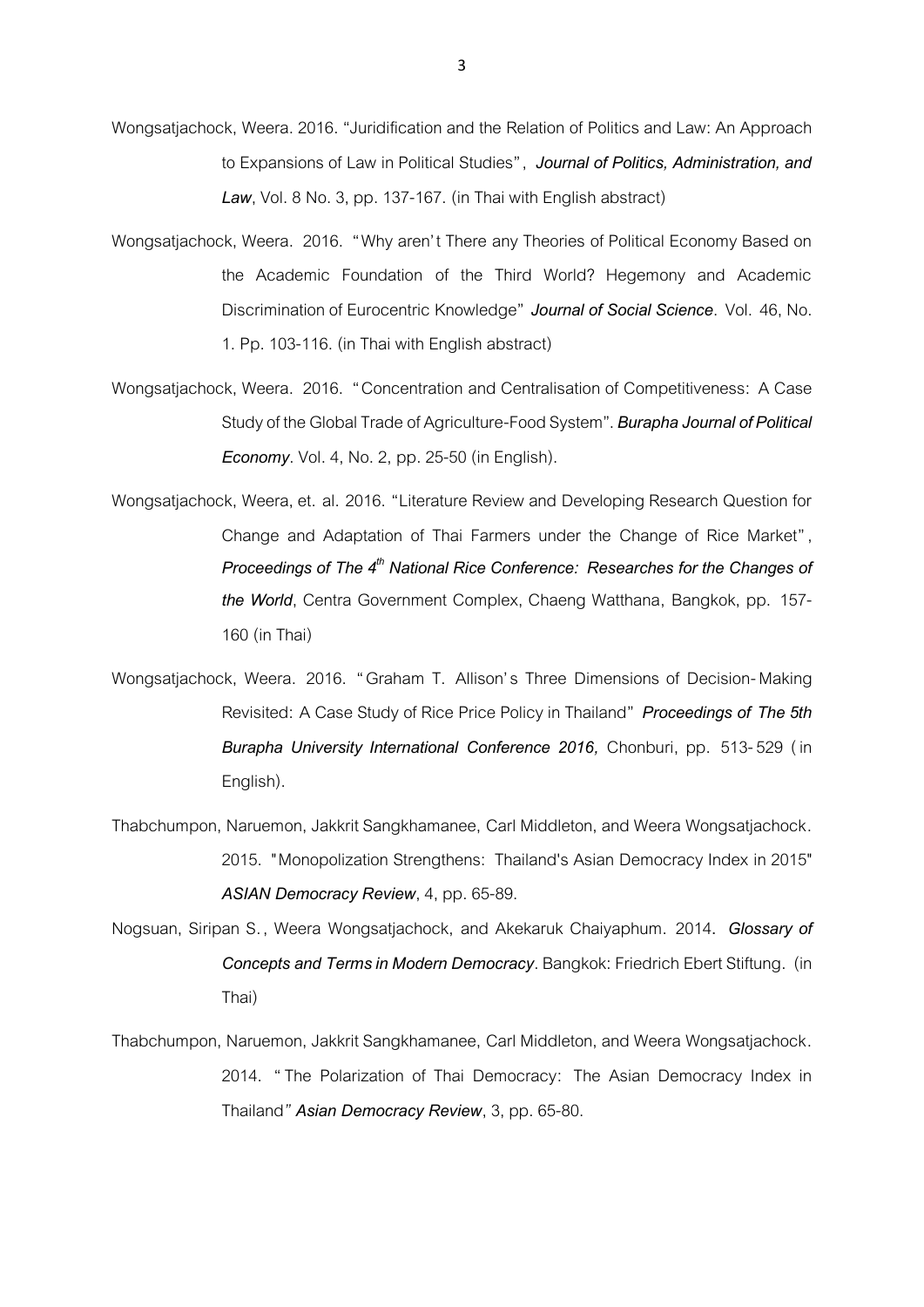- Thabchumpon, Naruemon, Jakkrit Sangkhamanee, Carl Middleton, and Weera Wongsatjachock. 2014 "The Polarization of Thai Democracy"" in *The 2014 Consortium for the Asian Democracy Index*, Seogang University, Korea. pp. 68-88.
- Wongsatjachock, Weera. 2014. "Review: Challenges and Possibilities of Substantive Democracy in India: Engagements and Observations from 2014 ADI Survey" in *The 2014 Consortium for the Asian Democracy Index*, Seogang University, Korea.
- Wongsatjachock, Weera. 2014. *Institutional Arrangement of Rice Pledging Policy*. PhD dissertation in comparative politics, Faculty of Political Science, Chulalongkorn University. (in Thai)
- Wongsatjachock, Weera. 2014. "Neo-Liberalism and Deregulation of States' Rice Policy: Cases Study of Change of Rice Premium in Thailand and Collective Farming in Vietnam" *Journal of Social Science*. Vol. 43, No.2. (in Thai with English abstract)
- Wongsatjachock, Weera. 2013. "Three New Institutions in Myanmar: Institutional Arrangements since Dawei-SEZ Development." *International Cooperation and Human Security Project*, Chulalongkorn University. (HS 1069A) (in English)
- Wongsatjachock, Weera. 2012. "State Domination in Rural Society with Rice Pledging Policy: State-Society Relation of Case of Bangrakam, Pitsanulok" in *Journal of Graduate Volunteer Centre*. Vol. 9, No. 1. 172-206. (in Thai)
- Wongsatjachock, Weera. 2012. "Community Deed, Necessity of Development in the Structure of Capitalism: Case of Klong-Yong's Land" in *Proceedings of National Sociology Congress 4th* . Bangkok. (in Thai with English abstract)
- Wongsatjachock, Weera. 2011. " Elites, Buddhism, Nationalism and Capitalism: Comparative Laos- Burmese Politics and Lesson of Thai Politics" . Accessed on http://www.[midnightuniv](http://www.midnightuniv.org/%E0%B8%8A%E0%B8%99%E0%B8%8A%E0%B8%B1%E0%B9%89%E0%B8%99%E0%B8%99%E0%B8%B3-%E0%B8%9E%E0%B8%B8%E0%B8%97%E0%B8%98%E0%B8%A8%E0%B8%B2%E0%B8%AA%E0%B8%99%E0%B8%B2-%E0%B8%8A%E0%B8%B2%E0%B8%95%E0%B8%B4%E0%B8%99).org/%E0%B8%8A%E0%B8%99%E0%B8%8A%E0%B8 % B1% E0% B9% 89% E0% B8% 99% E0% B8% 99% E0% B8% [B3](http://www.midnightuniv.org/%E0%B8%8A%E0%B8%99%E0%B8%8A%E0%B8%B1%E0%B9%89%E0%B8%99%E0%B8%99%E0%B8%B3-%E0%B8%9E%E0%B8%B8%E0%B8%97%E0%B8%98%E0%B8%A8%E0%B8%B2%E0%B8%AA%E0%B8%99%E0%B8%B2-%E0%B8%8A%E0%B8%B2%E0%B8%95%E0%B8%B4%E0%B8%99)- %E0%B8%9E%E0%B8%B8%E0%B8%97%E0%B8%98%E0%B8%[A8](http://www.midnightuniv.org/%E0%B8%8A%E0%B8%99%E0%B8%8A%E0%B8%B1%E0%B9%89%E0%B8%99%E0%B8%99%E0%B8%B3-%E0%B8%9E%E0%B8%B8%E0%B8%97%E0%B8%98%E0%B8%A8%E0%B8%B2%E0%B8%AA%E0%B8%99%E0%B8%B2-%E0%B8%8A%E0%B8%B2%E0%B8%95%E0%B8%B4%E0%B8%99)%E0%B8% B2% E0% B8% [AA](http://www.midnightuniv.org/%E0%B8%8A%E0%B8%99%E0%B8%8A%E0%B8%B1%E0%B9%89%E0%B8%99%E0%B8%99%E0%B8%B3-%E0%B8%9E%E0%B8%B8%E0%B8%97%E0%B8%98%E0%B8%A8%E0%B8%B2%E0%B8%AA%E0%B8%99%E0%B8%B2-%E0%B8%8A%E0%B8%B2%E0%B8%95%E0%B8%B4%E0%B8%99)% E0% B8% 99% E0% B8% B2- %E0%[B8](http://www.midnightuniv.org/%E0%B8%8A%E0%B8%99%E0%B8%8A%E0%B8%B1%E0%B9%89%E0%B8%99%E0%B8%99%E0%B8%B3-%E0%B8%9E%E0%B8%B8%E0%B8%97%E0%B8%98%E0%B8%A8%E0%B8%B2%E0%B8%AA%E0%B8%99%E0%B8%B2-%E0%B8%8A%E0%B8%B2%E0%B8%95%E0%B8%B4%E0%B8%99)%8A%E0%B8%B2%E0%B8%95%E0%B8%B4%E0%B8%99 (in Thai)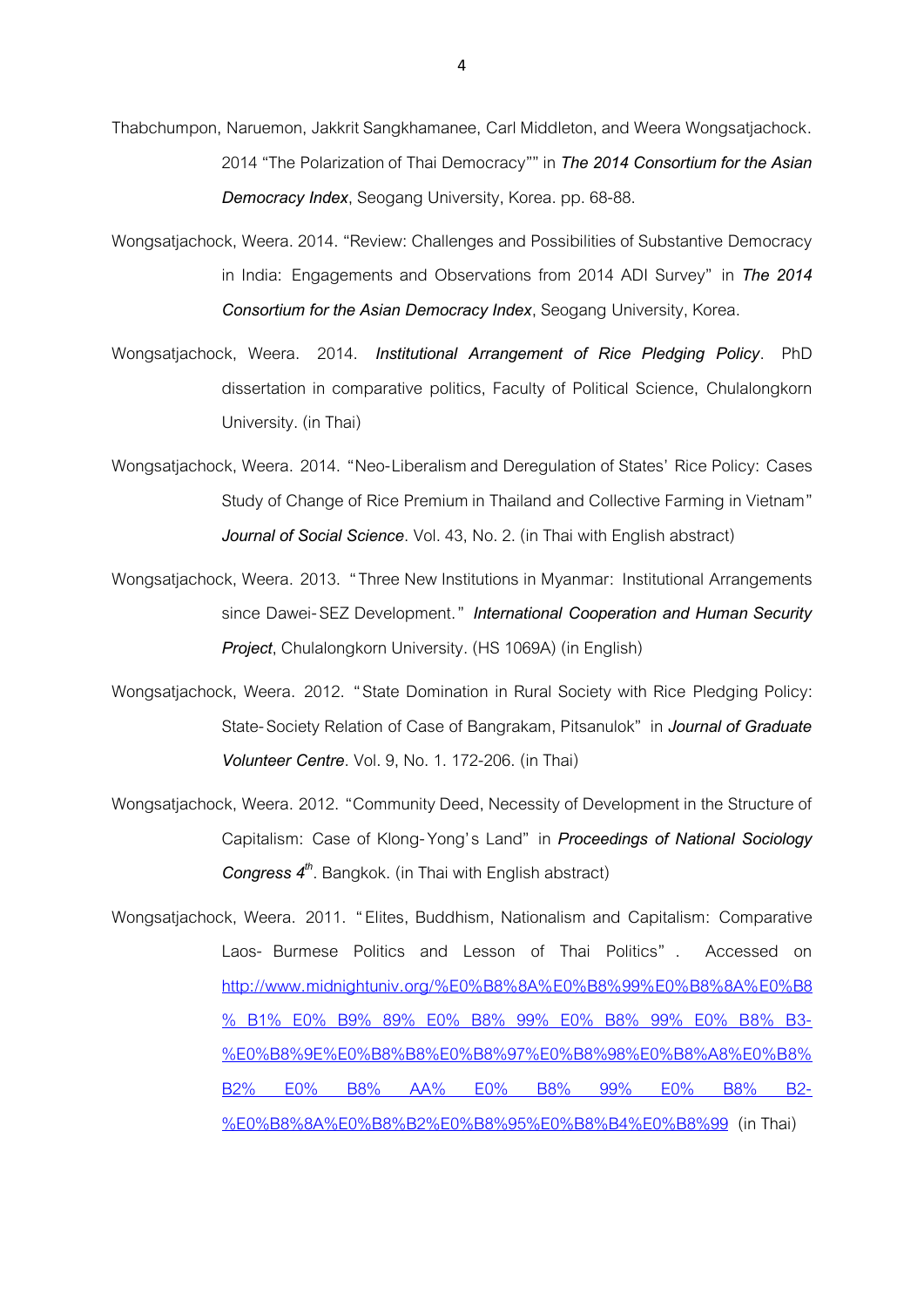- Nogsuan, Siripan S. and Weera Wongsatjachock. 2011. *Summary Report and Analysis in Legal Initiative Bill*. Bangkok: Thai Law Watch, TDRI. (in Thai)
- Wongsatjachock, Weera.2011. "Chinese Creoles Love the Nation?: Constructed Neo-nationalism Process in Political Economy and Knowledge" in *Proceedings of National Political*  Science and Public Administration Congress 12<sup>th</sup>. Chiang-Mai University. (in Thai with English abstract)
- Wongsatjachock, Weera. 2010. "Thai-Esarn Is Stupid or Not?: Political History of Representative in Northeast from Phumeebun to Red-shirt Movement" in *Proceedings of National Political Science and Public Administration Congress 11th* . College of Politics and Governance, Mahasarakham University. (in Thai with English abstract)
- Wongsatjachock, Weera. 2010. "Welfare State and Possibility in Thailand: Comparative Studies in Sarit – Taksin Democracy" in *Proceedings of King Prajadhipok's Institute Congress 12th: Social Quality and Quality of Thai Democracy*. Bangkok: KPI Congress 12<sup>th</sup>. (in Thai with English abstract)

## **Experiences:**

• Editor-in-Chief, Journal of Naresuan Social Science, https://so04.tci-thaijo.org/index.php/

# [jssnu/](https://so04.tci-thaijo.org/index.php/%20jssnu/)

• Lecturer at the Faculty of Political Science and Law, Burapha University, Chonburi

Province, THAILAND (2016-19)

- Guest Lecturer in " Comparative Politics", Bachelor of Art in Interdisciplinary Studies, College of Interdisciplinary Studies, Thammasat University (Lampang).
- Guest Lecturer in " Public Policy Analysis" , Master of Art in Political Science, Ramkhamhaeng University.
- Guest Lecturer in "Comparative Democracy", Master of Art in Politics and Governance, Chulalongkorn University.